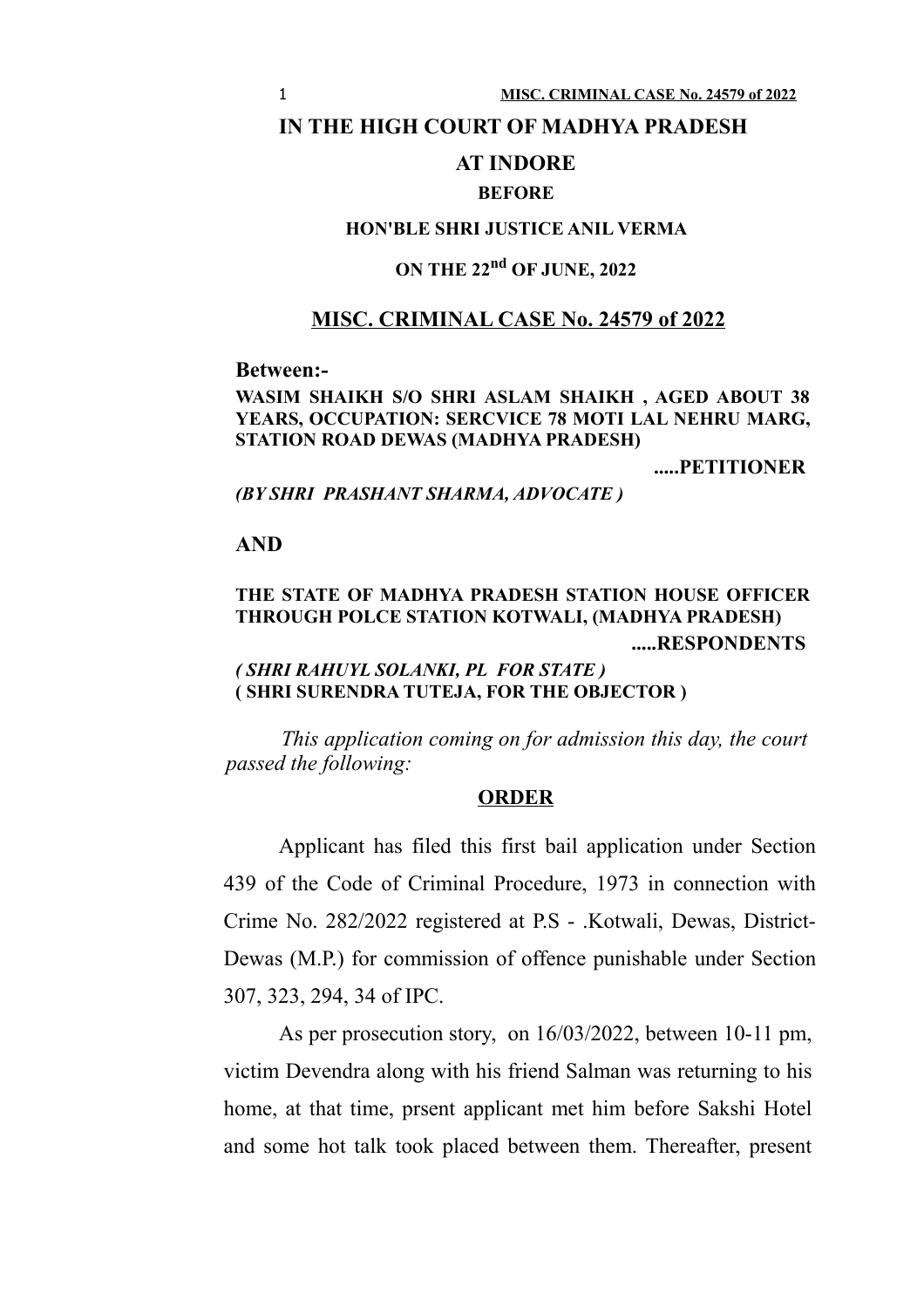applicant Wasim assaulted the victim Devendra by using wooden rod ( balli), due to which, he sustained grievous injuries on vital region of his head.. Wife of the victim Rajeshwari lodged FIR at police station- Kotwali, Dewas. Accordingly, aforementioned offence has been registered against the accused persons.

Learned counsel for the applicant contended that applicant is innocent and has been falsely implicated in this offence. There is no legal evidence available on record to connect the applicant with the aforementioned offence. Investigation is over and charge-sheet has been filed therefore, no further custodial interrogation is required. He is in jail since 18/03/2022. He is a permanent resident of District- Dewas. He has no criminal background. He is sole bread-earner in his family. Final conclusion of trial shall take sufficient long time. Under the above circumstances, prayer for grant of bail may be considered on such terms and conditions, as this Court deems fit and proper.

*Per-contra,* learned PL for respondent – State opposes the bail application and prays for its rejection by submitting that the victim sustained grievous injury on his head.

 Perused the impugned order of the trial Court as well as the case dairy.

Considering all the facts and circumstances of the case, arguments advanced by both the parties, nature of allegation as also taking note of the fact that the victim did not sustain any bony injury.; he was admitted in hospital for about 4- 5 days; co-accused Rameshchandra has already been enlarged on bail by the order of the trial court; in inquiry report, it is mentioned that if the treatment was not timely provided, death could have caused, but no specific